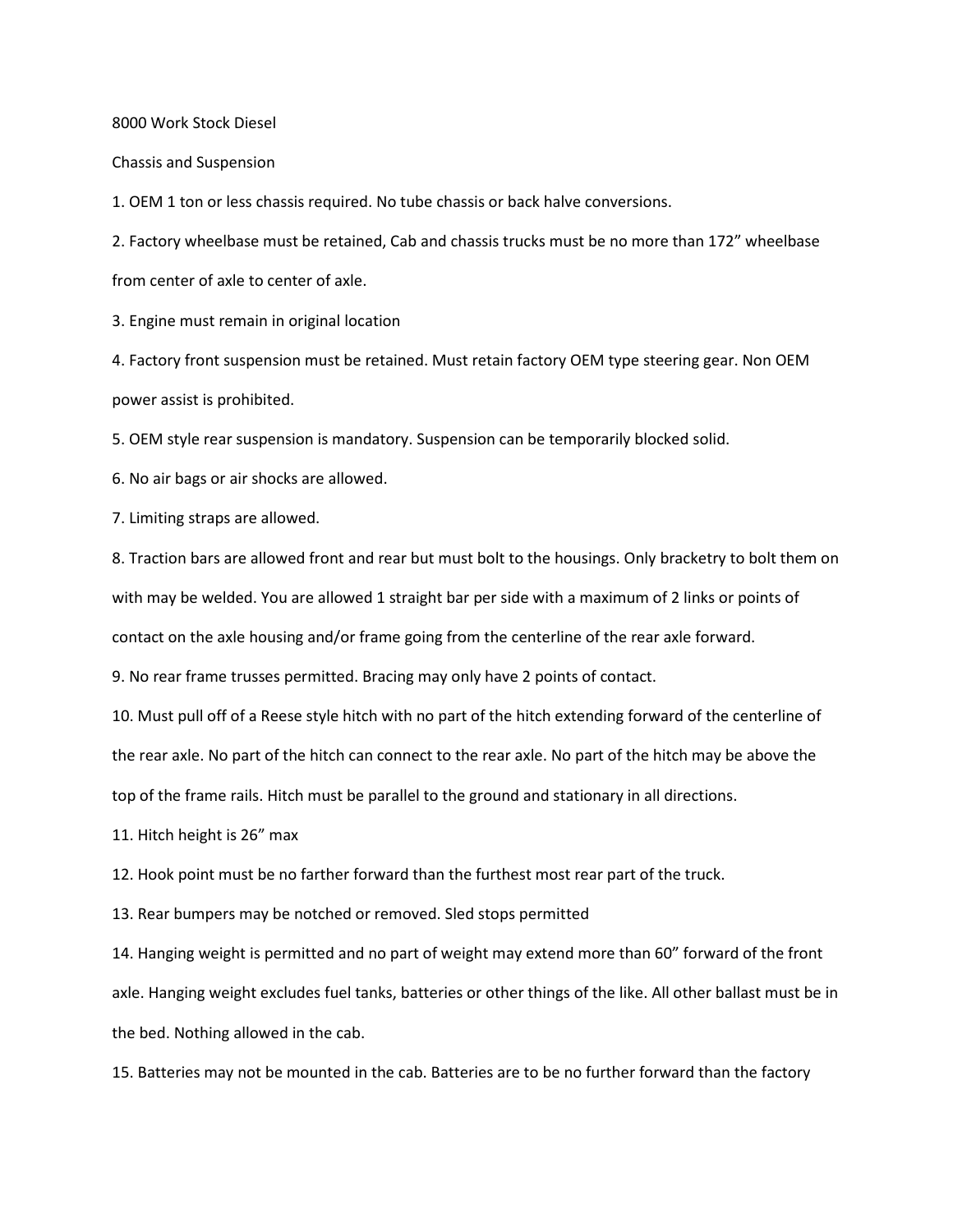core support.

16. 8000# max weight limit

Driveline

1. OEM 1 ton or less transmissions and transfer cases required. No Bruno, Lencos or reversers. No dropboxes. Aftermarket internals in stock housings is allowed.

2. SFI approved transmission blankets are highly recommended in trucks running an automatic transmission.

3. SFI approved blowproof bellhousings are highly recommended for manual transmission trucks.

Manuals must be clutch assisted, no sequential shifters permitted.

4. All trucks must have safety switches to prevent truck from starting in gear.

5. OEM 1 ton or less axles required front and rear. Aftermarket internals in stock housings are permitted.

6. Must have working 4 wheel brakes.

7. It is mandatory to have U joint shields covering all driveshaft U joints. Shields need to be at least 6" long and made of at least ¼" thick steel or 3/8" thick aluminum.

8. 35" DOT tires max or metric equivilant. No cutting or sharpening. No chains or studs allowed. No dual wheels.

## Truck

1. Body must be OEM truck body including OEM bed floor. Body must retain full sheetmetal as well as OEM firewall and OEM floor boards.

2. All OEM glass windows must be retained. No lexan permitted. All windows must retain factory operation.

3. Complete interior including dash board and door panels mandatory. Aftermarket seats permitted but must be matching.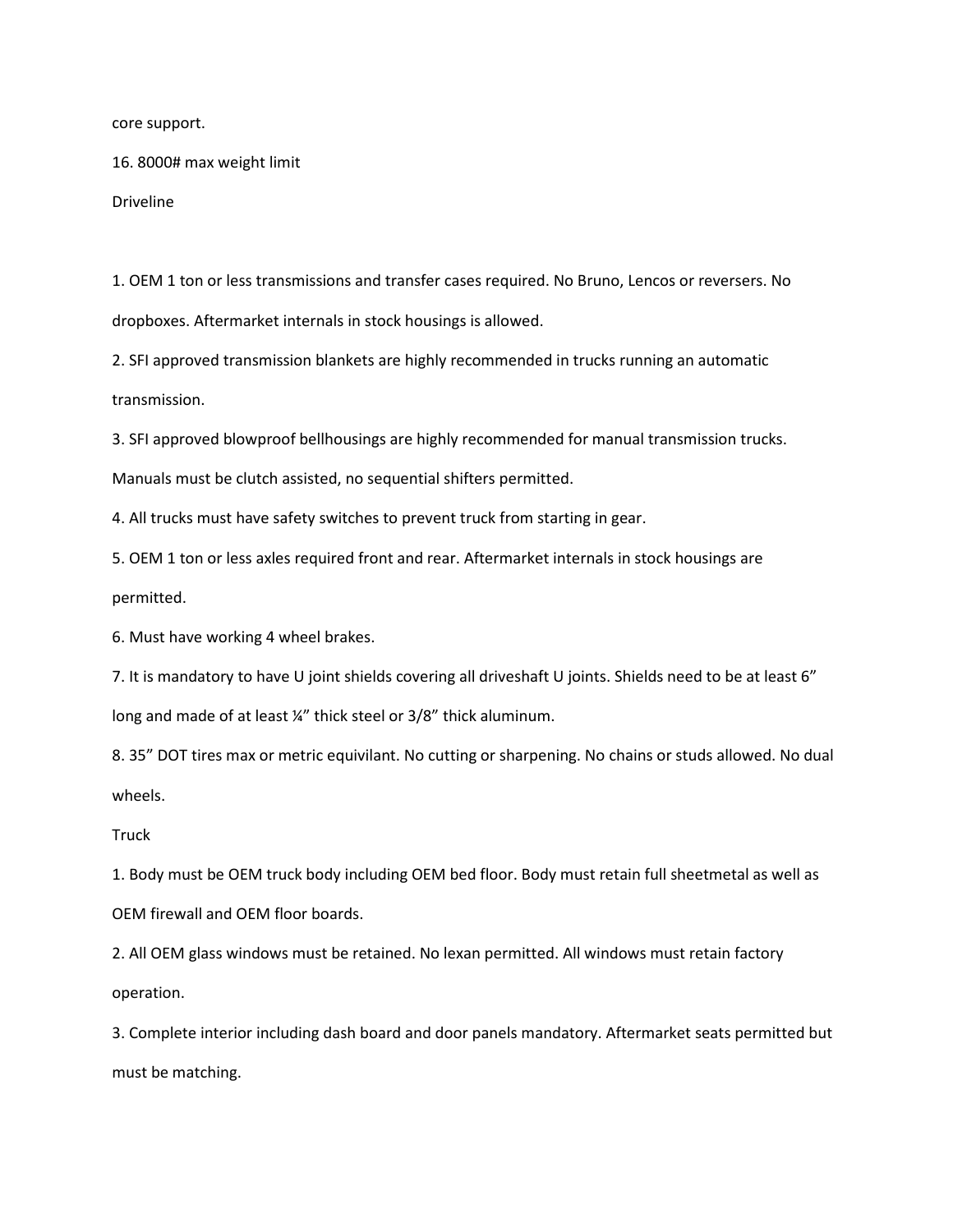4. Hand throttles permitted

5. Factory headlight and tail light assemblies must be in place and operational. The only exception is the right front headlight may be removed for air inlet to the engine.

6. Radiator must be in stock location and at least stock capacity.

7. Must use factory fuel tank.

Engine

1. Engine is limited to a stock appearing OEM make specific compression engine available from the

factory in a one ton or less truck.

2. Electric water pumps and electric fans permitted. Factory accessory drive system must be retained.

3. No individual runner intakes (Ex: ZZ Customs)

4. No deck plates

5. OEM cylinder heads required. (Ex: No Hamilton heads for the Cummins, No Brodix heads for the Duramax)

6. No pressurized injectibles allowed what so ever. This includes nitrous oxide, propane, water injection or anything of the sort. All components must be removed.

7. Engines turning more than 4500 rpm must have an SFI approved harmonic balancer.

8. Fuel injection pump is cylinder count specific (6 cylinder pump on a 6 cylinder engine). The use of multiple high pressure common rail or HPOPs is not permitted. P Pumps allowed are the P3000 and P7100. No sigma or 12 cylinder allowed. No AG governors. No twin CP3 pumps or dual fueler type set ups.

9. Fuel must be commercially available #1, #2 diesel or soy/biodiesel.

10. Factory style or aftermarket air to air intercoolers only mounted in stock location. Water to air intercoolers are prohibited. Absolutely no use of ice or water to cool the intake charge.

Turbo and Exhaust